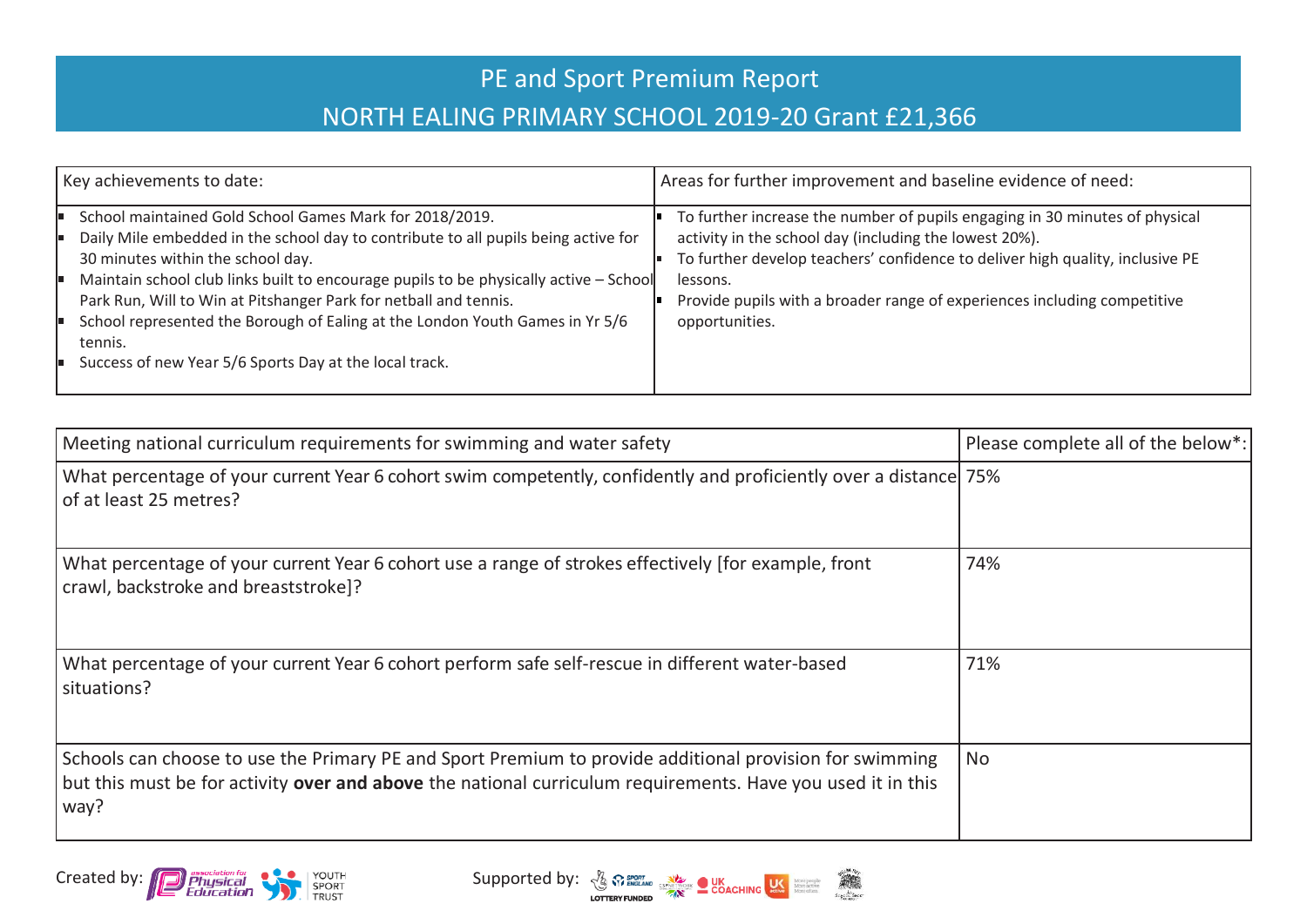## **Action Plan and Budget Tracking**

Capture your intended annual spend against the 5 key indicators. Clarify the success criteria and evidence of impact that you intend to measure to evaluate for students today and for the future.

|                                                                                                                                                                                                                                            |                                                                                                                                                                                                                                                                              |                                                |                                                                                                                                                                                                                                               |  | Primary PE & Sport Premium                                                                                                                                                                                           |  |
|--------------------------------------------------------------------------------------------------------------------------------------------------------------------------------------------------------------------------------------------|------------------------------------------------------------------------------------------------------------------------------------------------------------------------------------------------------------------------------------------------------------------------------|------------------------------------------------|-----------------------------------------------------------------------------------------------------------------------------------------------------------------------------------------------------------------------------------------------|--|----------------------------------------------------------------------------------------------------------------------------------------------------------------------------------------------------------------------|--|
| Academic Year: 2019/20                                                                                                                                                                                                                     | Total funding: £21,366                                                                                                                                                                                                                                                       | Date Updated: October 2019                     |                                                                                                                                                                                                                                               |  |                                                                                                                                                                                                                      |  |
|                                                                                                                                                                                                                                            | Funding spent: £24,380                                                                                                                                                                                                                                                       |                                                |                                                                                                                                                                                                                                               |  |                                                                                                                                                                                                                      |  |
| Key indicator 1: The engagement of all pupils in regular physical activity - Chief Medical Officer guidelines recommend that primary school children<br>undertake at least 30 minutes of physical activity a day in school.<br><b>GOLD</b> |                                                                                                                                                                                                                                                                              |                                                |                                                                                                                                                                                                                                               |  |                                                                                                                                                                                                                      |  |
| School focus with clarity on<br>intended impact on pupils:                                                                                                                                                                                 | Actions to achieve:                                                                                                                                                                                                                                                          | Funding<br>allocated:                          | Evidence and impact:                                                                                                                                                                                                                          |  | Sustainability and suggested<br>next steps:                                                                                                                                                                          |  |
| To increase the amount of time pupils<br>spend physically active during the school<br>day.                                                                                                                                                 | Playground Leaders selection and<br>training to support active lunch-<br>times for less active pupils<br>Day: Tuesday & Monday<br>Date: 15 <sup>th</sup> October & 4 <sup>th</sup> November<br>2019<br>Time: 1.15 - 3.15pm & 9.00 - 10.30am<br>Delivered by: Willow Tree SSP | Part of the<br>Willow Tree SSP<br>SLA - £7,500 | Observations of lunch time<br>participation in playground<br>leader's activities.<br>School rota system to support<br>participation.<br>Playground leaders to record<br>attendance.<br>Measure impact through pre and<br>post questionnaires. |  | To measure success and look to<br>make a permanent intervention in<br>the next academic year.<br>Year 5 leaders trained and will be<br>able to support training of new<br>leaders next year to increase<br>capacity. |  |





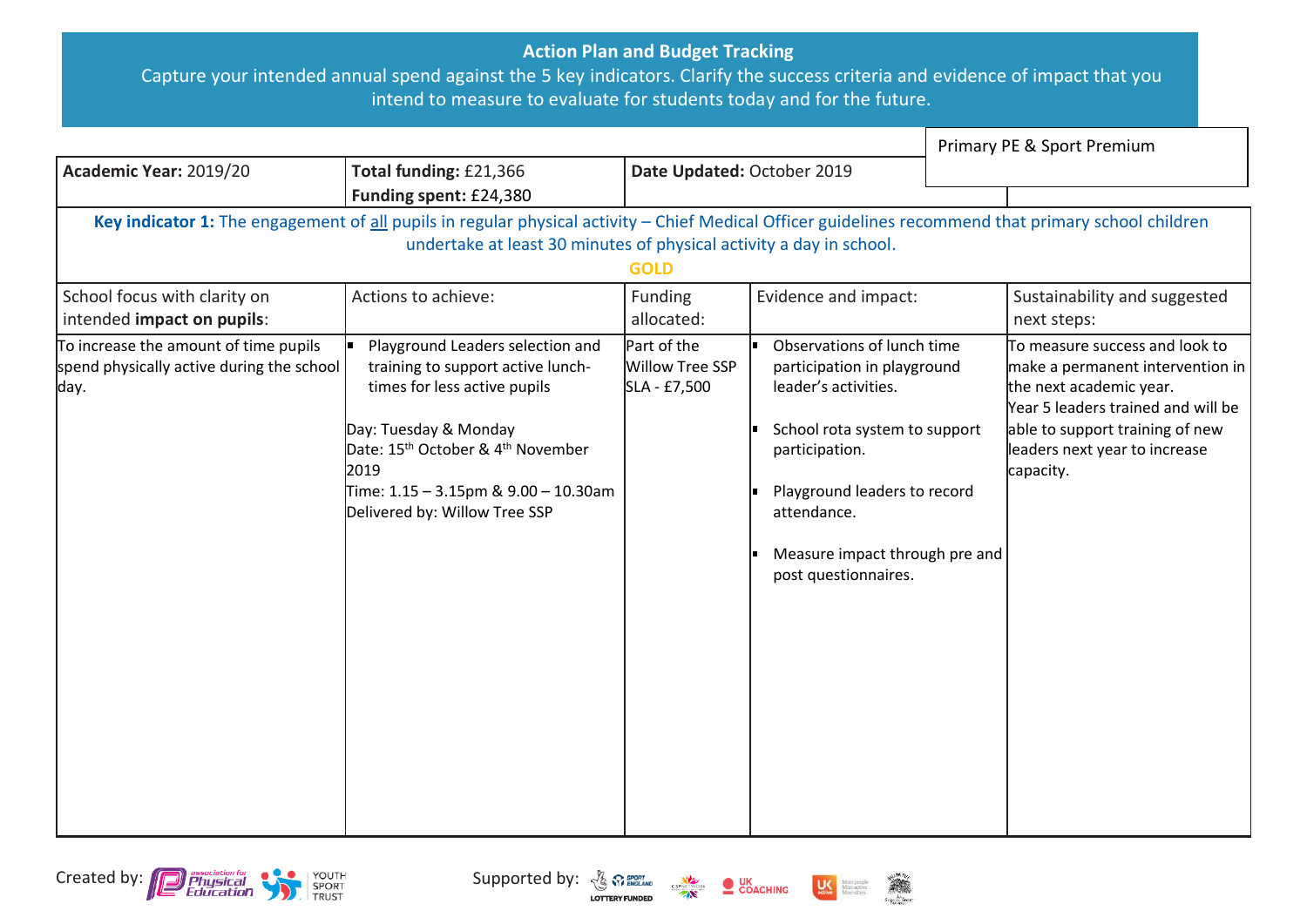| Key indicator 2: The profile of PE and sport being raised across the school as a tool for whole school improvement.<br><b>GOLD</b> |                                                                                                                                                                |                                                       |                                                                                                                                                                              |                                                                                                         |  |
|------------------------------------------------------------------------------------------------------------------------------------|----------------------------------------------------------------------------------------------------------------------------------------------------------------|-------------------------------------------------------|------------------------------------------------------------------------------------------------------------------------------------------------------------------------------|---------------------------------------------------------------------------------------------------------|--|
| School focus with clarity on<br>intended impact on pupils:                                                                         | Actions to achieve:                                                                                                                                            | Funding<br>allocated:                                 | Evidence and impact:                                                                                                                                                         | Sustainability and suggested<br>next steps:                                                             |  |
| Pupils further develop leadership skills<br>which can be transferred to everything<br>they do.                                     | Two pupils invited to attend Young<br>Ambassador Conference days:<br>8 <sup>th</sup> October 2019 & 19 <sup>th</sup> May 2020<br>delivered by Willow Tree SSP. | Part of the<br><b>Willow Tree SSP</b><br>SLA - £7,500 | Registers of leadership<br>responsibility.<br>Sports day plans.<br>Intra-school competition.<br>Two pupils attended the first<br>conference on 8 <sup>th</sup> October 2019. | Maintain at least 15% r of pupil's<br>leading, managing and officiating<br>and increase where possible. |  |



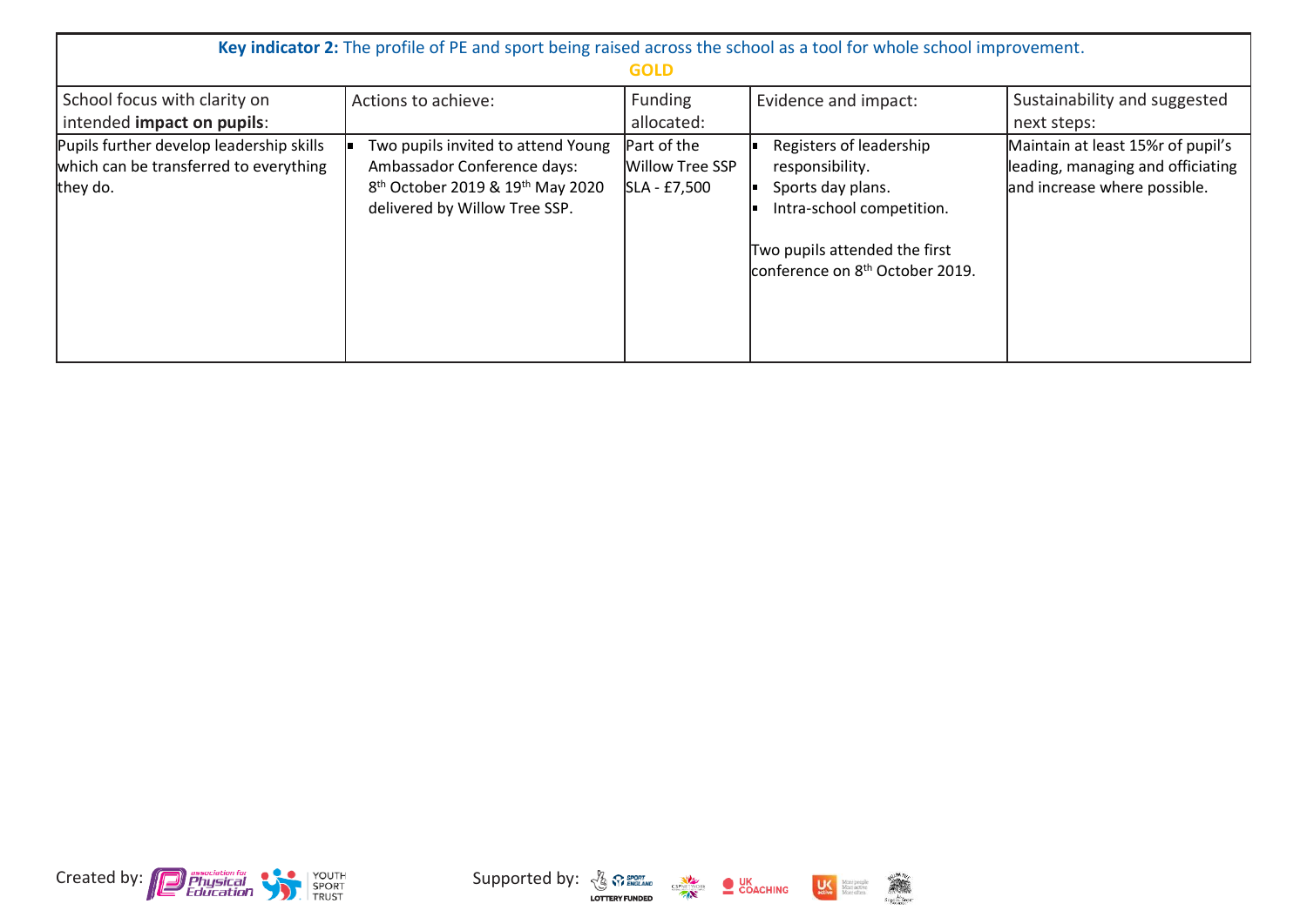| Key indicator 3: Increased confidence, knowledge and skills of all staff in teaching PE and sport.<br><b>GOLD</b> |                                                                                                                          |                                                |                                                                                                             |                                                                 |  |
|-------------------------------------------------------------------------------------------------------------------|--------------------------------------------------------------------------------------------------------------------------|------------------------------------------------|-------------------------------------------------------------------------------------------------------------|-----------------------------------------------------------------|--|
| School focus with clarity on intended<br>impact on pupils:                                                        | Actions to achieve:                                                                                                      | Funding<br>allocated:                          | Evidence and impact:                                                                                        | Sustainability and suggested<br>next steps:                     |  |
| To increase the number of pupils<br>engaging in physical activity.<br>To support all young people to realise      | Access 1-2-1 curriculum support<br>and/or staff inset with a specialist<br>PE teacher.                                   | Part of the Willow<br>Tree SSP SLA -<br>£7,500 | Pre and post teacher confidence<br>self-reflection surveys.<br>Using Impact reports to gauge the            | Teachers gain confidence to<br>deliver high quality PE lessons. |  |
| their potential in PE and school sport.                                                                           |                                                                                                                          |                                                | success of the support provided.                                                                            | Teachers sharing good practice<br>with staff who feel they need |  |
| To further develop holistic learning skills<br>which can be transferred to everything<br>lchildren do.            |                                                                                                                          |                                                | Pupil post questionnaire to gauge<br>attitudes towards learning in<br>Physical Education.                   | further support.                                                |  |
|                                                                                                                   |                                                                                                                          |                                                | Lesson observations and learning<br>walks.                                                                  |                                                                 |  |
|                                                                                                                   | Inset:<br><b>SSP Conference</b>                                                                                          |                                                | PE Coordinator attended the SSP<br>Conference on 16 <sup>th</sup> October 2019.                             |                                                                 |  |
|                                                                                                                   | Day: Wednesday                                                                                                           |                                                | The coordinator found the intra/inter                                                                       |                                                                 |  |
|                                                                                                                   | Date: 16 <sup>th</sup> October 2019<br>Time: 9.00am - 3.30pm                                                             |                                                | competition workshop and FA Girls<br>Football workshop to be excellent.                                     |                                                                 |  |
|                                                                                                                   | Delivered by: Willow Tree SSP                                                                                            |                                                | She also stated that the discussions<br>around the changes to the SSP<br>competition formats to be the most |                                                                 |  |
|                                                                                                                   | To further develop Yr 5/6 Sports Day:<br>support at the event 30 <sup>th</sup> June<br>2020                              |                                                | useful.                                                                                                     |                                                                 |  |
|                                                                                                                   | Delivered by: Willow Tree SSP                                                                                            |                                                |                                                                                                             |                                                                 |  |
|                                                                                                                   | 1 teacher supported 1:1 for 6 sessions<br>(including pre and post support<br>meetings).<br>Delivered by: Willow Tree SSP |                                                |                                                                                                             |                                                                 |  |
|                                                                                                                   |                                                                                                                          |                                                |                                                                                                             |                                                                 |  |

Created by: **Constanting the Constanting of Supported by:**  $\frac{1}{2}$  Supported by:  $\frac{1}{2}$  Sexting  $\frac{1}{2}$  Sexting  $\frac{1}{2}$  Sexting  $\frac{1}{2}$ 





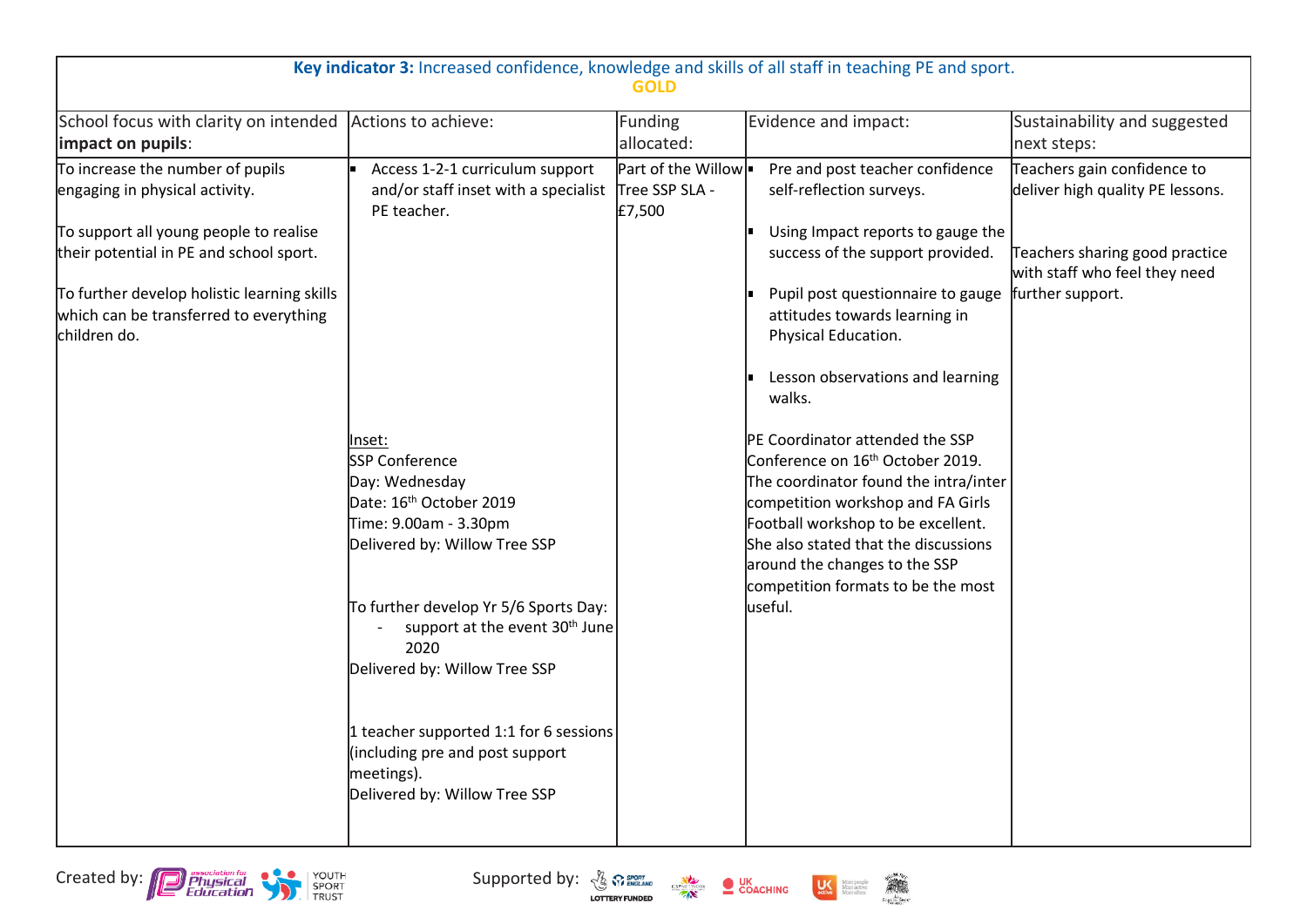| Key indicator 4: Broader experience of a range of sports and activities offered to all pupils.<br><b>GOLD</b>                      |                                                                                                                                                                                                                                        |                       |                                                                                                                                                                                                                                                           |                                                                                                                                                             |  |
|------------------------------------------------------------------------------------------------------------------------------------|----------------------------------------------------------------------------------------------------------------------------------------------------------------------------------------------------------------------------------------|-----------------------|-----------------------------------------------------------------------------------------------------------------------------------------------------------------------------------------------------------------------------------------------------------|-------------------------------------------------------------------------------------------------------------------------------------------------------------|--|
| School focus with clarity on intended Actions to achieve:<br>impact on pupils:                                                     |                                                                                                                                                                                                                                        | Funding<br>allocated: | Evidence and impact:                                                                                                                                                                                                                                      | Sustainability and suggested<br>next steps:                                                                                                                 |  |
| To further develop the range of activities $\vert \cdot \vert$<br>offered to provide children with a wide<br>range of experiences. | Audit to be carried out on PE and<br>playground equipment. New<br>equipment to be purchased to<br>allow more children to access a<br>greater range of physical activity.                                                               | E1,635                | Year levels to be able to deliver a<br>broader range of sport orientated<br>lessons throughout key stages.<br>Those who previously may not<br>have been engaged in traditional<br>sports may be reengaged with<br>non-traditional sports now on<br>offer. | Equipment purchased to last over<br>multiple years. Staff confidence<br>to increase using new plans<br>provided to delivery using<br>appropriate equipment. |  |
| To increase the participation levels of<br>pupils in extra-curricular sporting activity<br>every week.                             | Fit 4 Sport specialist coaches<br>delivery of extra-curricular before<br>school, during lunch and after<br>school.<br>Outsourced specialist coaches for:<br>Basketball<br>Gymnastics<br><b>Tennis</b><br>Yoga<br>Football<br>Tag Rugby | £7,500<br>£4,745      | Percentage of pupils who attend a Establish new clubs and target a<br>community sports club after<br>engaging in an extra-curricular<br>club on site.<br>Records of attendance and<br>participation.                                                      | higher percentage of KS2 pupils<br>to participate in extra-curricular<br>sporting activity every week.                                                      |  |

Created by: **Consumer Consumer Consumer Supported by:**  $\frac{1}{2}$  Supported by:  $\frac{1}{2}$  Sex Coaching **US**